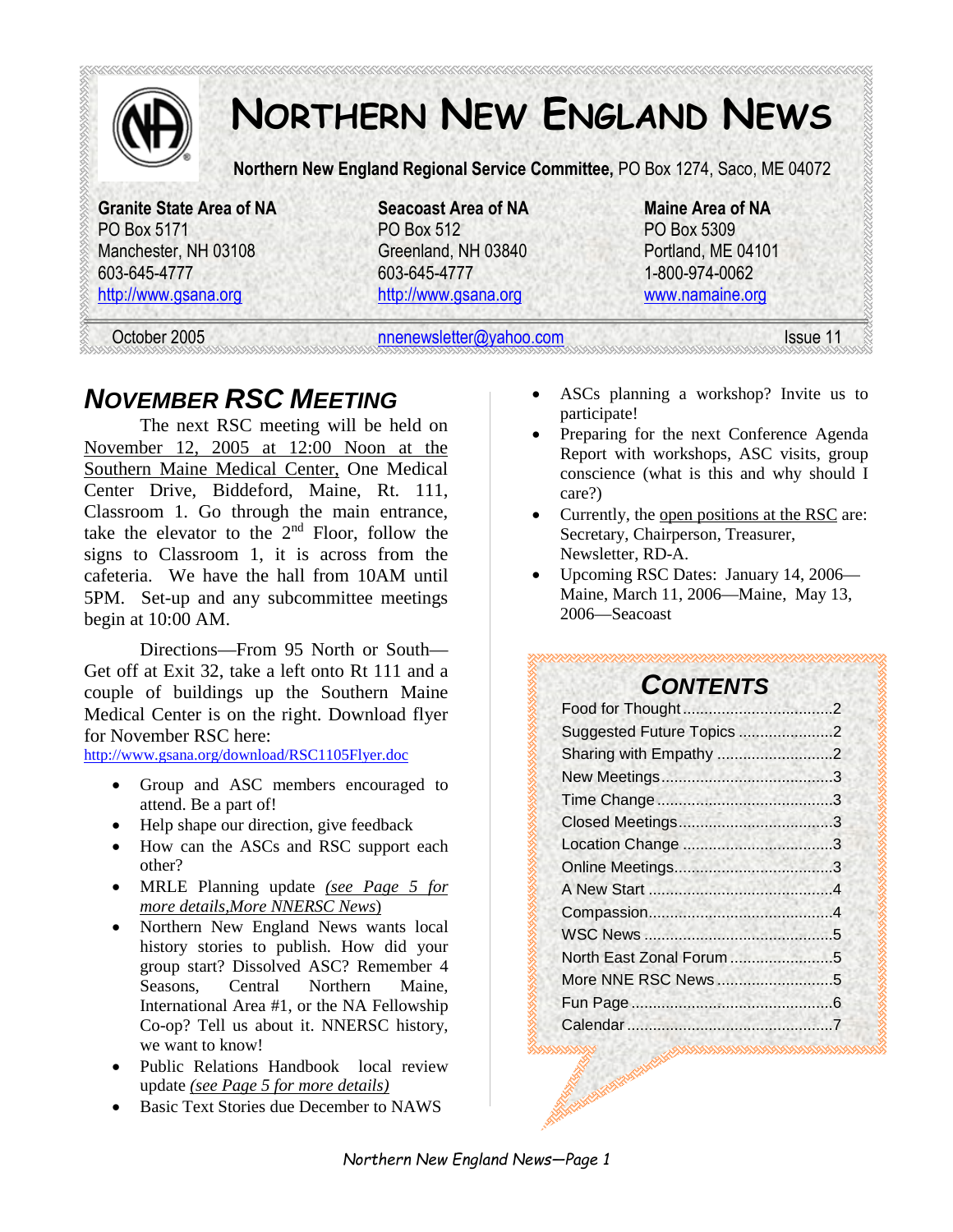# *FOOD FOR THOUGHT*

- ♥ NA has introduced me to me.
- ♥ Learn how to be good to yourself at no one else's expense.
- ♥ Looking at others' defects is but another means of escaping my own.
- ♥ A day clean is a day won!
- ♥ Thinking about doing something doesn't make it happen... doing it does!

*Reprinted with permission from the NA Way* 

# *SUGGESTED FUTURE TOPICS*



### **December Issue**

#### **Deadline November 15th**

What you read listed above are the topics to be used for future "meeting in print" newsletter issues. As always, if you have felt a need to write upon an entirely different topic, go for it, as long as it is related to recovery from the disease of addiction. These are intended to stimulate your writing skills for the benefit of our readership. Thanks in advance for your participation. We know what it means when it is said… "We are not alone."



## *SHARING WITH EMPATHY*

A Newcomer asked me what empathy was and I attempted to explain...I was talking to a suffering addict today in a detox unit. For a few moments while sharing intensely, answering questions about surrender and coming to believe, I lost my ego, just briefly. Before I knew it, two hours had passed and we were both still talking enthusiastically. This new person asked me what empathy was, and I attempted to explain it using a quote from "We Do Recover" in the white booklet. "Empathy is a wordless language of recognition, belief, and faith", I told him. I knew from our earlier conversation that Faith and God turned him off or at least made him uncomfortable. I wanted to be careful to explain simply and truthfully what I believe, hoping that he would understand.

Empathy, to me, is being able to feel someone else's pain or joy. It begins with recognition or identity. Identity is knowing the sincerity and truth of another person's words or actions because we've "been there". Identity is what you and I share that allows us to talk so freely, even though we barely know each other's names. We recognize and identify with each other at a deep level of pain, self-loathing and self-disgust. We've both experienced the horror of addiction, the terror of finding out that we've failed to stay clean once again even though we knew we could do it this time. We knew we had to keep off dope, yet after a short time, we'd find some reason to take the first one (ignoring or denying what we knew about the results). We share that terror, the kind of terror that nonaddicted people do not understand.

For us, empathy starts here with recognition of each other as kindred spirits. Okay, so take recognition and identity one step further and it becomes belief. We lack belief when we isolate ourselves, listen to ourselves and get caught in our own traps. We begin to believe "once an addict, always an addict". There's no hope, I'll always be either strung out or coming down or getting ready for the next run. All of our efforts all of our solutions fail. Then we meet a clean addict. Identity tells me he's just like me, thinks like I do, had

*Northern New England News—Page 2*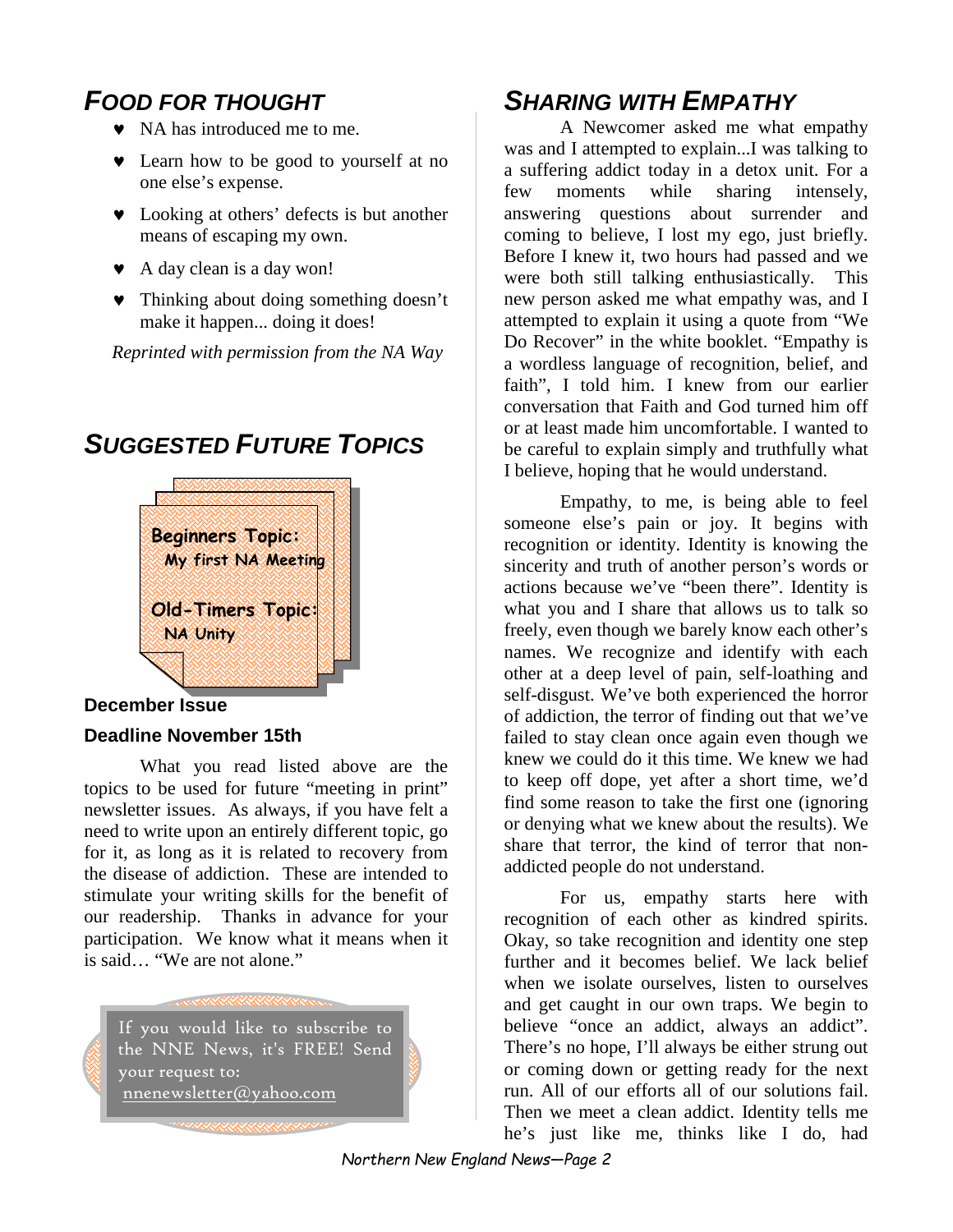experiences like mine.., and he's clean, he says he's been clean for some time. He says he has a plan for staying clean and growing up. I know he's telling the truth about addiction because it's my life story he's telling. I begin to think, maybe, that some of the things he says about this "recovery" might just work, maybe. Belief sparks that jump from identity to accepting some unknown possibility. This spark of belief is something that happens to me, I didn't do it, it just happens or occurs to me. Faith is acting on my belief. I exercise faith when I try to follow some of the directions from this other human being who I have identified with and who has sparked some belief that I didn't have before sharing together.

Empathy sometimes feels like magic. It allows me to share those parts of my story that the person I'm sharing with can most relate to. Empathy is directly related to my spiritual growth and conscious contact with my God. It allows me a space of selflessness from which to share recovery.

*Reprinted with permission from the NA Way* 

### *NEW MEETINGS*

*MAINE AREA—***Wednesday, Van Buren, Maine,** *Vision of Hope***,** 7:30-8:30 PM, Open Discussion, Community Center, Champlain Street.

*GRANITE STATE—***Tuesday, NASHUA, New Hampshire***,* **8:00—9:30 PM,** "Stick to the Basics", Church of the Good Shepherd 214 Main Street. Format is Open, candlelight, Basic text, speaker, discussion.

### *TIME CHANGE*

*MAINE AREA—***Tuesday, Farmington, Maine**. The Main Street Dragon Slayers is now meeting at 6:30 PM. (former time was 6:15 PM)

*MAINE AREA—* **Saturday, Norway, Maine**. Clean & Crazy is now meeting at 7 PM to 8:30 PM. (former time was 9:30-11:00 PM)

### *CLOSED MEETINGS*

*MAINE AREA—***Tuesday, Gardiner, Maine,**  *True Colors* now closed.

# *LOCATION CHANGE*

*GRANITE STATE,* **Wednesday, Bennington, New Hampshire,** *Closer than you think Group* of NA meeting location has changed from the First Presbyterian Church in Antrim to the Congregational Church of Bennington which is located at the intersection of routes 31 and 47. It is in downtown Bennington NH.

*MAINE AREA—* **Thursday, Portland, Maine**. The No Name group is now meeting at the Sacred Heart Church on the corner of Sherman and Mellen.

# *ONLINE MEETINGS*

I am thankful for online meetings. Living in a somewhat remote area can be challenging at times. I find these meetings to be helpful in my recovery. I believe whole heartedly in face to face (f2f) meetings, they are most important, however if you want to enhance your recovery check out the sites listed below. You can also go the www.na.org and click on 'NA Meeting Search' then under 'Country', select 'Web' and that will bring up online meetings.

Here are a few online meetings, some are live chats in which you type your share, some provide history of NA, and others provide speaker tapes you can listen to.

- 1. http://listen.to/recovery
- 2. http://www.carrythemessage.com/static/ wedorecoverondemand.htm
- 3. http://www.naspeakers.com/
- 4. www.earthgroupna.org
- 5. http://www.na-history.org/
- 6. http://www.nabcg.org/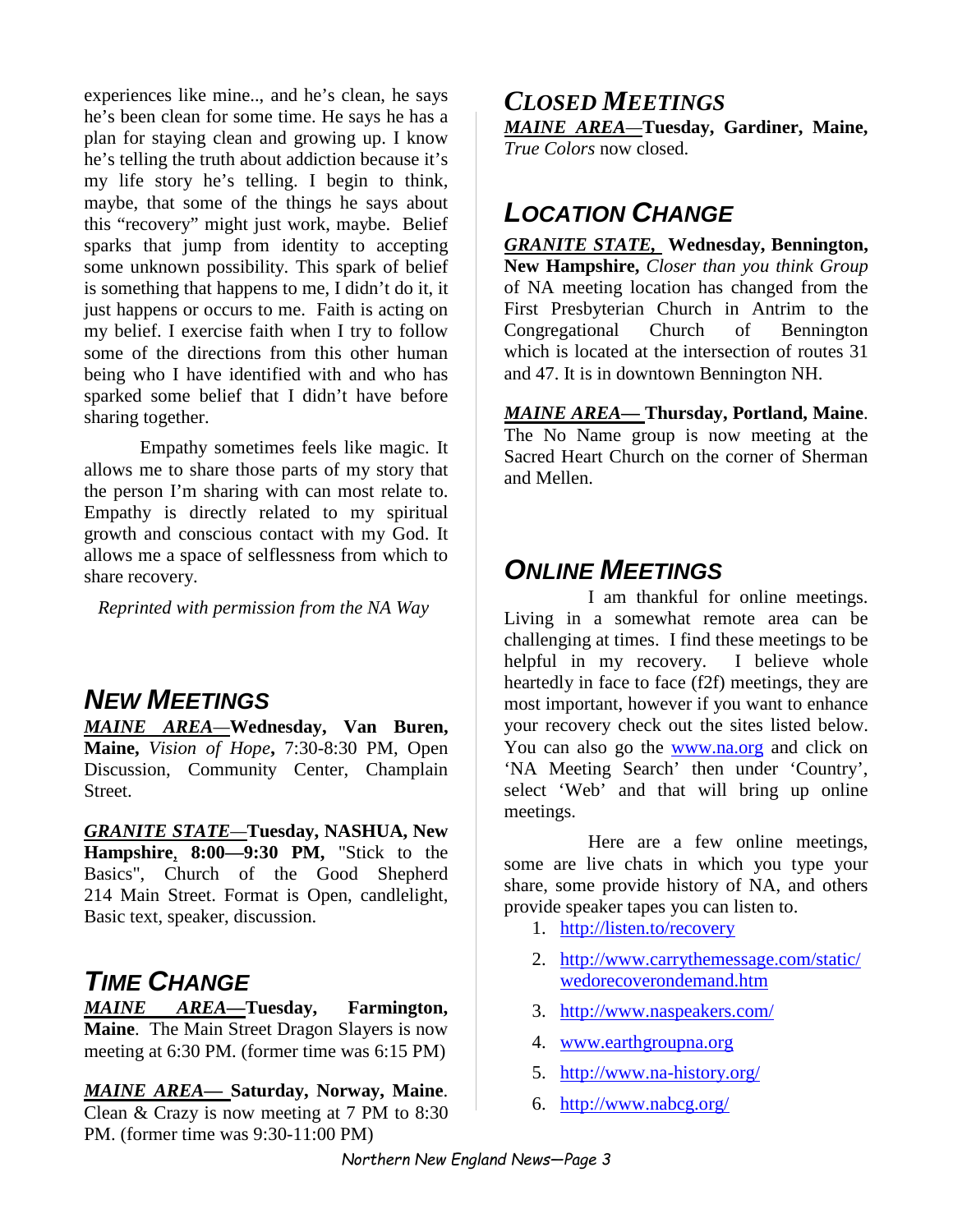# *A NEW START*

Can you tell me what it is that's happened I've lost ten years on a nod And now I find myself grasping For the love and strength of my God.

Sometimes it makes me wonder If it's really been worth all the pain But you tell me that I must suffer To make any kind of gain.

I'm starting to feel better now The future seems a little bright And you know that long dark tunnel Well, I can finally see some light.

To not 'get high' forever Well, it seemed there was no way But I understand much better now I just don't get high for today.

Twenty-four hours seems so short a time Full of love Fellowship and hope Especially compared to those yesterdays When my thoughts were filled only with dope.

I always thought that a program like this Could not be good for someone, not me But I'm not so very different now That's something I'm starting to see.

All my days are not good ones And I'm still biting my nails But it's nothing like the fears of yesterday of police and county jails.

I've seen the program work for others And even some people I know And this has really made me hopeful To share the peace and happiness they show.

I know my work is not over I've only just now made a start But I'm beginning to feel good about me Where it counts down deep in my heart.

*Reprinted with permission from the NA Way* 

# *COMPASSION*

I have not always been a compassionate person in my recovery. Actually, I didn't learn about it and apply it until I had a major crisis in my own life. What I now know is that compassion means to suffer with…to really allow myself to feel another's pain. When I look up compassion in the dictionary I find words like: empathy, concern, kindness, consideration, care, and understanding. I don't know about you, but I did not come to this fellowship with any of the above.

Through the NA Program I have come to understand others, to be more considerate and to care without enabling. The Steps help me with my 'stuff' and in the process I learn to help you with 'your stuff', it's a 2-way street, it really is!

While there are times in my recovery when I do need to be confronted and called on my sh\_t, there are also many times when I just need a hug, a shoulder to cry or someone to relate too. It has taken me many years to learn the difference I am speaking of here. My prayer is that I am considerate of others whether I am taking their inventory or offering them some concern and understanding. It is wisdom that will to teach me the difference if I continue to work the program of Narcotics Anonymous.

*Member, Maine Area* 

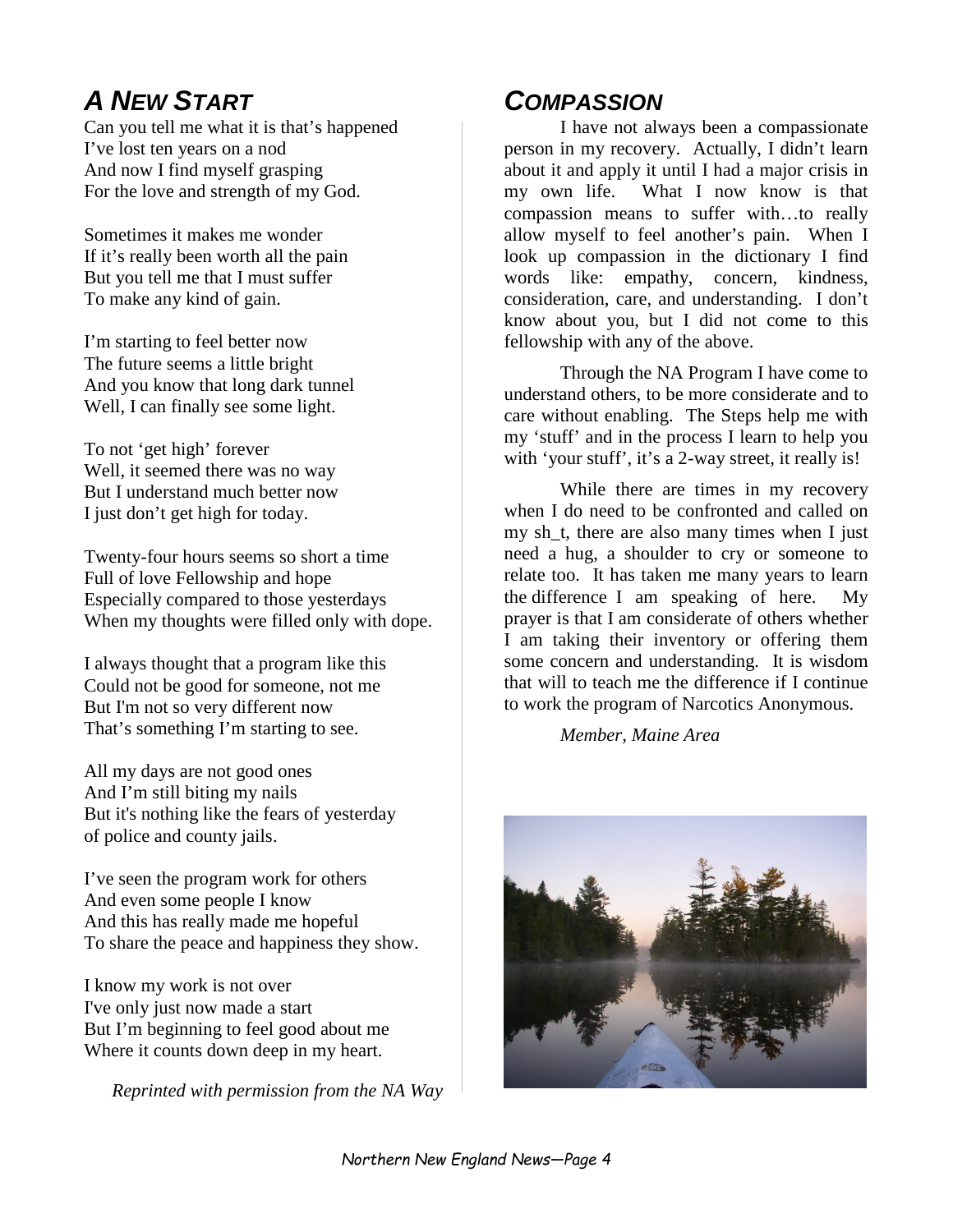# *WSC NEWS*

#### **Important dates on the Basic Text update project:**

- December 2005 Deadline to send in your experience
- September 2006 to March 2007 Review and input period (the period when the revised text is mailed to out to those who sign up to receive it, and members give their input on the draft)
- September 2007 Approval draft is published (this is the draft that will be voted on at the World Service Conference)
- April 24 to May 4 2008 World Service **Conference**

#### **Some other upcoming dates:**

- October 20-22, 2005 World Board Meeting
- November 23, 2005 Conference Agenda Report available
- January 19-21, 2006 World Board meeting
- January 23, 2006 Conference Approval Track material available
- February 15, 2006 Regional Report deadline
- March 9-11, 2006 World Board meeting
- April 23-29, 2006 World Service **Conference**

### **Public Relations Handbook Chapters 5-9**

- Chapter Five Media
- Chapter Six Criminal Justice
- Chapter Seven Treatment
- Chapter Eight Healthcare
- Chapter Nine Phonelines

Input is due by Thursday, 1 December 2005. NAWS would like to hear what you think as soon as possible. Input is due by Thursday, 1 December 2005. NAWS would like to hear what you think as soon as possible.

Please send your input to: World Board – PRHB NA World Services, PO Box 9999, Van Nuys, CA 91409

# *NORTH EAST ZONAL FORUM*

New Jersey Region, January 27-29, 2006 Sheraton Newark Airport Hotel 128 Frontage Road, Newark, New Jersey 07114 \$85/night plus 13% tax

#### Northern New England Region

June 23, 24, 25, 2006, Ramada Inn at Amoskeag Falls, 21 Front Street, Manchester, NH \$89/night plus 8% Room Tax

January 19, 20, 21 2007 Potentially in the Northern New Jersey Region

# *MORE NNERSC NEWS*

Review and Input session for the Public Relations Handbook on October 8, 2005 at Southern Maine Medical Center right after the MRLE Subcommittee meeting. Download the flyer at: http://www.gsana.org/download/NNERSC%20PRH B%20Review\_1005.doc

Next MRLE Subcommittee Meetings are: October 8 in Biddeford, ME from 10:00-11:30 am, see flyer for PR handbook meeting & October 30 in Loudon, NH from 12:00 to when done. Download flyer at:

http://www.gsana.org/download/MRLE1005Meetin gs.doc

MRLE IX in Alfred, Maine December 2,3,4. We are receiving registrations from some Regional delegates and are looking for more registrations from people within our own region.

 In Open Forum we continued to talk about the possibility about changing our RSC rotation schedule to either meeting 2 times per year in each area or meeting in a location centrally located in the region. In the past it has been thought that Saco was the center point. If we would to try like the idea of not rotating for a while, then a new center point would need to be agreed upon.

Also in Open Forum we discussed how we really would like to have a Regional website, but with so many open positions, it cannot be the top priority. Many thanks to the GSA for allowing us to use links to their pages.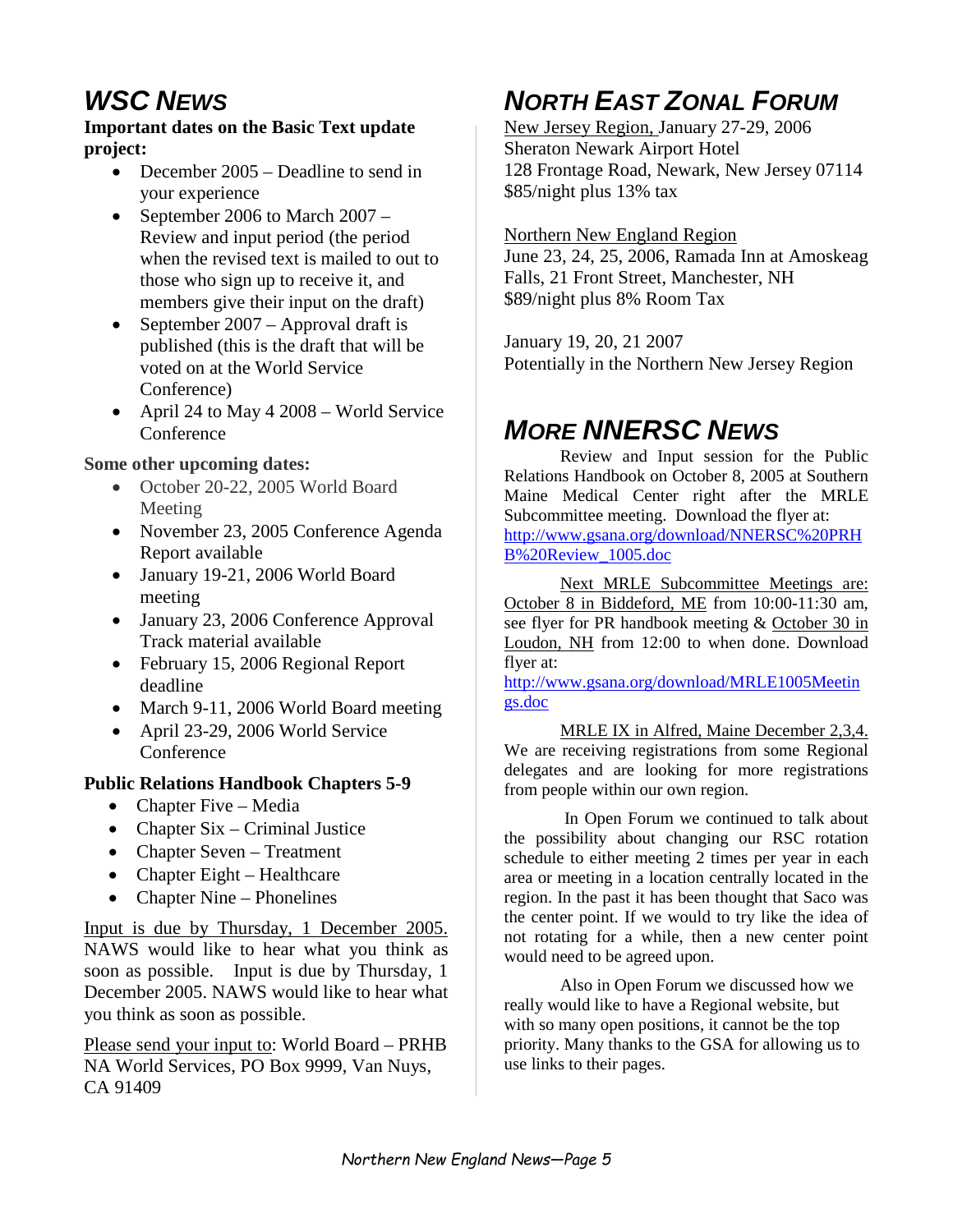

Unscramble each of the clue words. Take the letters that appear in  $\Box$ boxes and unscramble them for the final message.

| NAETPCAECC          |                                                                                                                                                           |
|---------------------|-----------------------------------------------------------------------------------------------------------------------------------------------------------|
| <b>TONICA</b>       |                                                                                                                                                           |
| LAENONATII          |                                                                                                                                                           |
| <b>CEAGNH</b>       |                                                                                                                                                           |
| CINETMOMMT          |                                                                                                                                                           |
| LENDIA              |                                                                                                                                                           |
| IRXEEPECNE          |                                                                                                                                                           |
| <b>FITHA</b>        |                                                                                                                                                           |
| GIFST               |                                                                                                                                                           |
| HERIHG WEPOR        |                                                                                                                                                           |
| TIYLUHMI            |                                                                                                                                                           |
| <b>INSTINLEG</b>    |                                                                                                                                                           |
| MIDTAETINO          | THE HEART OF NA BEATS WHEN TWO ADDICTS SHARE THEIR RECOVERY.                                                                                              |
| <b>NEWECMOR</b>     | MITTIMGNE22<br>JESESSION' LEVICILITES' EESEKAVILIONS' SLIELIN VITLA' LOFEKVNCE' NNILA'                                                                    |
| SIBSOONES           | EVILH' CILLE' HICHEK LOMEK' HAMITILA' TIZLEMING' MEDILVLION' MEMCOWEK'<br><b>WCCELLWHCE, ACTION, ALIEN ATION, CHANGE, COMMITMENT, DENIAL, EXPERIENCE,</b> |
| RICPIENSPL          |                                                                                                                                                           |
| <b>SOTVASRERNEI</b> |                                                                                                                                                           |
| PIULIITYARST        |                                                                                                                                                           |
| <b>TARCEOLEN</b>    |                                                                                                                                                           |
| <b>NUTYI</b>        |                                                                                                                                                           |
| NIWLISSELNG         |                                                                                                                                                           |
|                     |                                                                                                                                                           |
|                     |                                                                                                                                                           |
|                     |                                                                                                                                                           |